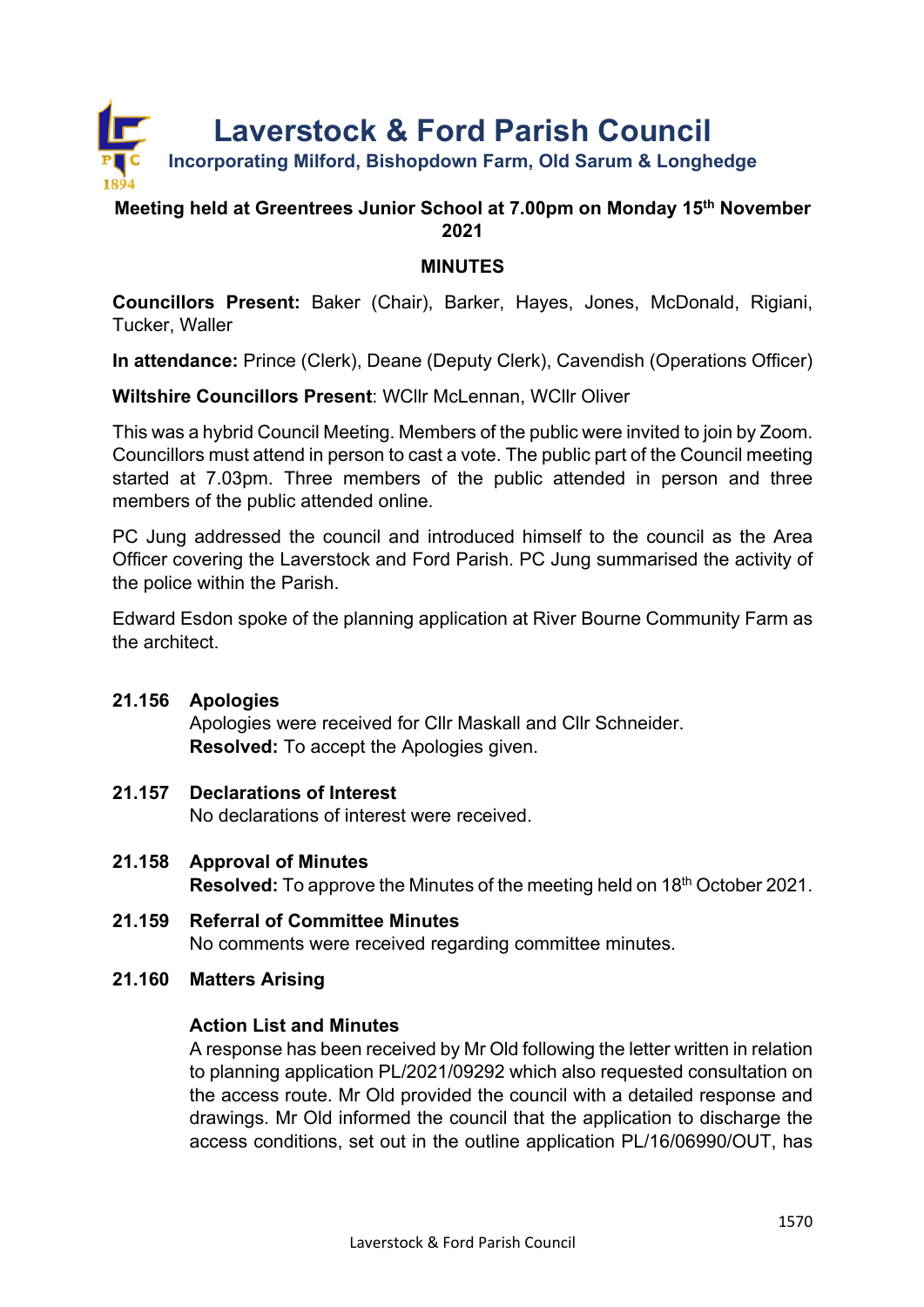already been submitted. The response offered an onsite meeting with the council and interested parties.

Cllr Waller would favour taking up Mr Old's offer of a meeting on site. The Clerk will propose dates to Mr Old for the site meeting.

The Chair requested that item 21.162 be bought forward to assist members of the public.

# **21.162 Planning**

**PL/2021/09691 Residential bungalow. River Bourne Community Farm**

A meeting has been held at River Bourne Farm with Ben Parker, Chair of River Bourne Community Farm, Councillors of the Laverstock Ward, the Clerk and Deputy Clerk. The Planning Group recommended supporting subject to conditions.

**Resolved:** The response of Laverstock and Ford Parish Council is 'support subject to conditions' listed below:

1. That the dwelling is subject to an Agricultural Tie as a dwelling for a farm worker, as outlined in the application.

2. That no gas or oil fired boiler or system is installed at the dwelling.

# **PL/2021/09567 Outline Application: 46 Dwellings land at Westside Close**

Cllr Tucker summarised the application for the benefit of the Council. The site is already allocated for housing and benefits from direct access from the Portway. The Planning Group therefore proposes supporting the application subject to conditions.

Cllr Barker expressed concerns regarding existing residents and the proposed cycle paths. The Clerk proposed a staggered barrier to slow cyclists. WCllr McLennan proposed that the development should be linked to Partridge Way to ensure that Partridge Way is not cut off from the rest of the development. WCllr McLennan also requested Early Years Funding for the nursery. WCllr McLennan has an interest in the nursery as a board member. **Resolved:** The response of Laverstock and Ford Parish Council is 'support subject to conditions' as listed below.

1. Environmental Considerations

As a minimum, that electric vehicle charging points be provided at each property, but that consideration is also given to the provision of sustainable energy sources such as solar panels and heat pumps.

- 2. Refuse Storage That each property is provided with adequate storage for three wheelie bins and one black box.
- 3. Access to The Green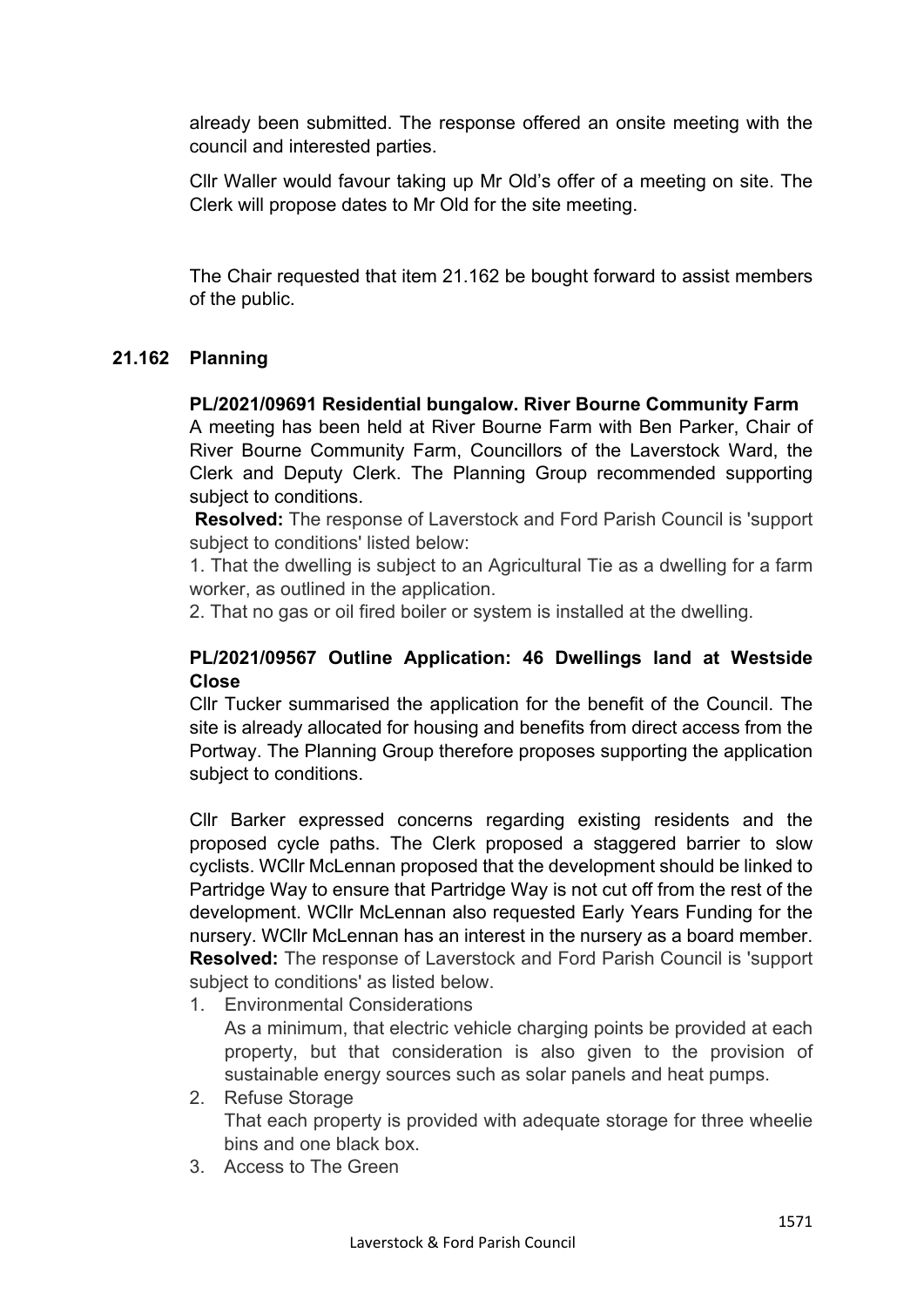That a fence and staggered gate/cycle barrier is installed on the boundary of Parish Council owned land at The Green, to the west of the proposed development, to protect users of this recreation space.

4. Education Provision

That any education funding arising from this development considers adequate early years provision to Old Sarum Nursery, who are already operating at capacity, with a waiting list for new spaces. Old Sarum Nursery are a charity, operating from Old Sarum Community Centre and looking to secure funds to expand. The charity objectives are:- to enhance the development and education of children primarily under statutory school age by encouraging parents to understand and provide for the needs of their children through community groups. The Charity is called the Old Sarum Nursery number 1147418.

5. Access

That the developer ensures they secure the rights to the pedestrian access paths to the development, in particular to Partridge Way.

## **Planning Application Log**

**Resolved:** To approve the following responses.

| PL/2021/09907 | Provision of security fencing. Land adj to St<br>Josephs Catholic School, Church Road, Salisbury,<br>SP1 1QY<br>No Comment       |
|---------------|----------------------------------------------------------------------------------------------------------------------------------|
| PL/2021/09883 | Two storey rear extension. 4 St Matthews Close,<br>Bishopdown, Salisbury, SP1 3FJ<br>No Comment                                  |
| PL/2021/09447 | Replacement of existing 1 metre boundary fence by<br>2 metre close boarded wooden fence. 18 The<br>Steadings, Ford<br>No Comment |

## **Neighbourhood Planning**

The Neighbourhood Planning Steering Group were represented at the meeting by their secretary, who confirmed an environmental assessment was not required by Wiltshire Council. Documents will be available to the Parish Council no later than the 9<sup>th</sup> December. The Neighbourhood Plan will be presented to the Parish Council at the December meeting.

## **21.161 Proposed Changes to the Scheme of Delegation**

**Resolved:** To approve the proposed changes to the scheme delegation of Communications and Community Engagement Committee as detailed in Annexe Two.

**Resolved:** To approve the proposed changes to the scheme of delegation of the Personnel Committee as detailed in Annexe One.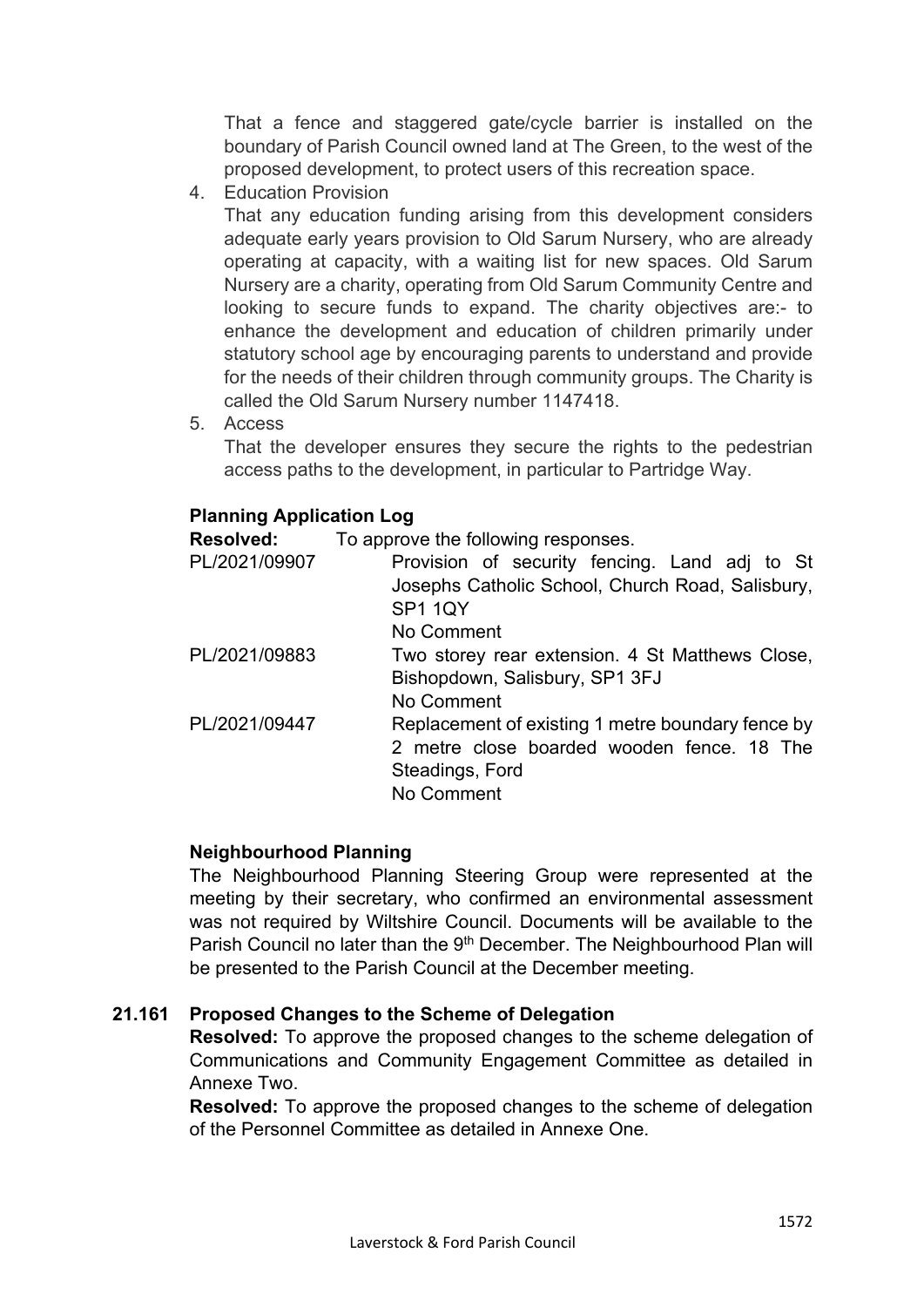# **21.163 Resolution to Sign**

The Clerk presented to the Council the land to be transferred into the ownership of Laverstock and Ford Parish Council from Wiltshire Council. The land includes seven parcels including one parcel of land falling within Salisbury City Council's boundary. The Clerk is concerned about the condition of the play areas which have not been inspected by ROSPA. There is not currently a budget for the costs incurred by the land transfer. The Clerk recommended that the costs be paid from the general reserve. The Clerk has proposed that St Peter's and St Luke's parks are closed until they are refurbished.

The Chair expressed desire for the reasoning behind closure be communicated with residents.

**Resolved:** To accept the resolution to transfer the following parcels of land into the ownership of the Parish Council:

- 1. Land on the north and south of St Thomas Way, Salisbury held under the title number WT197888.
- 2. Land on the south side of Pearce Way, Salisbury held under title number WT415869.
- 3. Land on the north and south sides of St Clements Way, Salisbury held under title number WT216133.
- 4. Land on the west side of Sycamore Drive, Salisbury held under the title number WT182732.
- 5. Land known as Hampton Park, Salisbury held under the title number WT240235.
- 6. Land adjoining Hampton Park, Salisbury held under the title number WT2585293
- 7. Land at Duck Lane, Laverstock, Salisbury held under the title number WT269190.

# **21.164 Traffic Regulation Order (20mph Speed Limit – Old Sarum)**

A Draft Traffic Regulation Order has been proposed to impose a 20mph speed limit in anticipation of adoption by Wiltshire Council. WCllr McClennan advised that all new estates will have a 20mph speed limit.

**Resolved:** To support the Traffic Regulation Order at Old Sarum to implement at 20mph speed limit on all roads in Old Sarum with the condition of requesting a highways engineer investigate waiting restrictions on Sherbourne Drive.

## **21.165 Proposed Traffic Regulation Order (TRO)**

WCllr McLennan would like to propose a 20mph speed limit on Potters Way, Queen Manor Road and Riverbourne Road. WCllr McLennan explained that this has been requested by residents and a survey of residents has been carried out. If the proposal is supported, it can be added to the existing Highway's Improvement Request for Milford Mill Road. The Deputy Clerk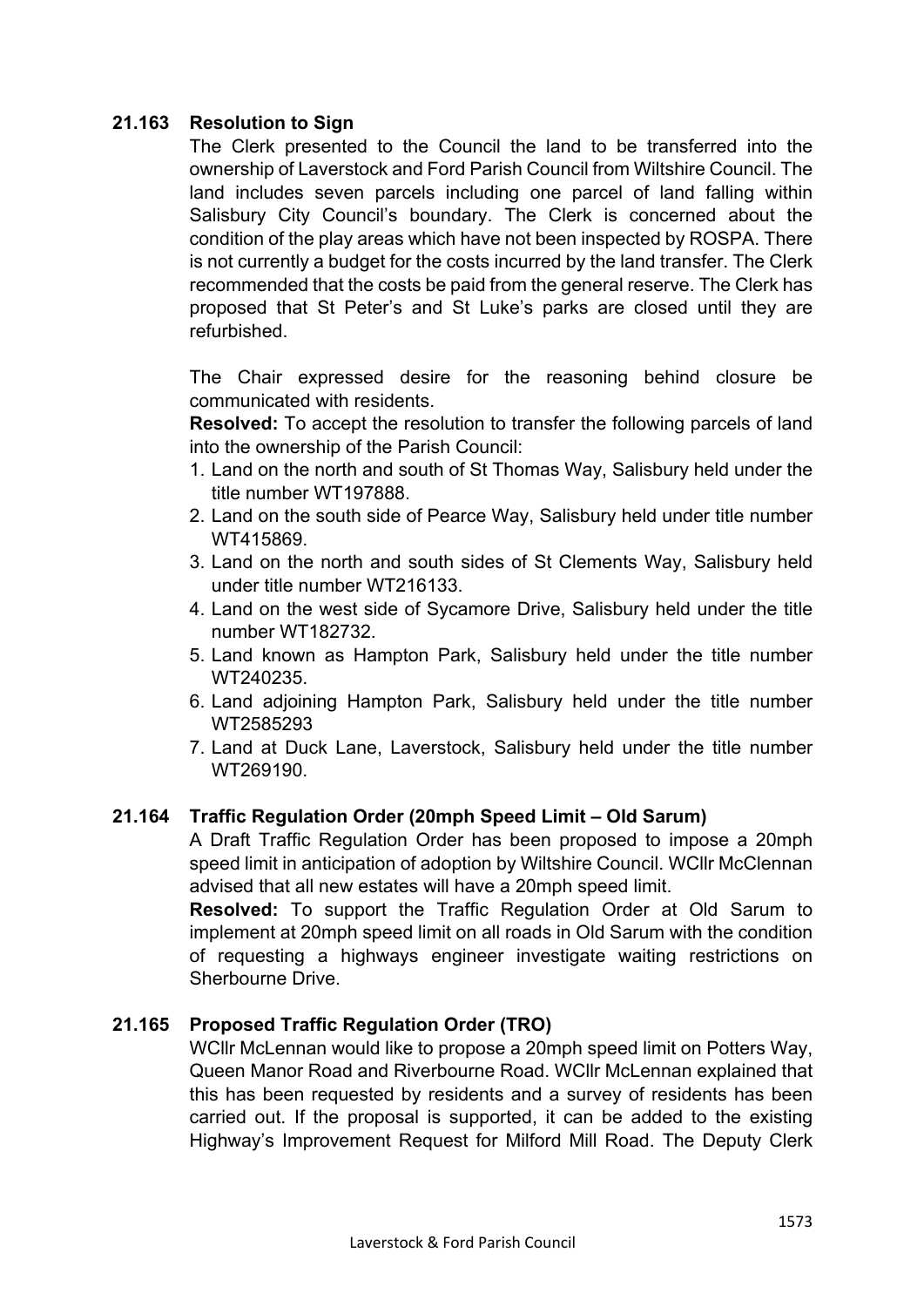raised concerns that the Parish Council will have contribute costs of 25% for surveys, signage and road markings.

**Resolved:** To support extending the Highways Improvement Request at Potters Way, Queen Manor Road and Riverbourne Road.

## **21.166 Budget for 2022 - 2023**

The Clerk addressed the council regarding the coming budget. The tax base has reduced in the previous year. The Personnel Committee is anticipating a £20,000 increase of staffing costs.

The Chair opened an informal discussion intended to provide some guidance to committees when considering budget proposals. Three possible options were discussed including no increase, a small increase in line with inflation or a larger increase.

## **21.167 Finance**

# **Adoption of Monthly Accounts for October 2021**

The Financial Statement had previously been circulated in Report 21.167. The total funds held at the end of October 2021 were £1,384,369.18 of which £1,233,447.66 were earmarked or restricted reserves.

**Resolved:** To adopt the monthly accounts as a true record of the Council's finances.

## **Authorisation of Payments**

The list of payments had been circulated in Report 21.167. Total cheque payments in November 2021 amounted to £15,339.80. Debit card and direct debit payments in October 2021 amounted to £381.65.

**Resolved:** To approve the cheque, direct debit and debit card payments.

## **Approval of Reserves and Treasury Deposit Reports**

Summaries of Financial Reserves and Deposits had been presented in Report 21.167. Earmarked and restricted reserves at the end of October 2021 were £1,233,447.66. The balance of the 32 Day Notice Account at the end of October 2021 was £711,883.41 including interest of £5,433.39.

**Resolved:** That the Council has received reports of Financial Reserves and Treasury Deposits.

# **21.168 Clerk's Report and Correspondence**

The Clerk raised the matter of the School Liaison Meeting. The Chair proposed that the Church Road Traffic Meeting take priority in the interim and other matters discussed in the 'AOB' section of the meeting.

The Clerk also raised the Community Cup's which have not been presented in recent years. The Chair will raise at the Church Road Traffic Meeting.

Clerk requested to accept the apologies of Cllr Lynn for this meeting.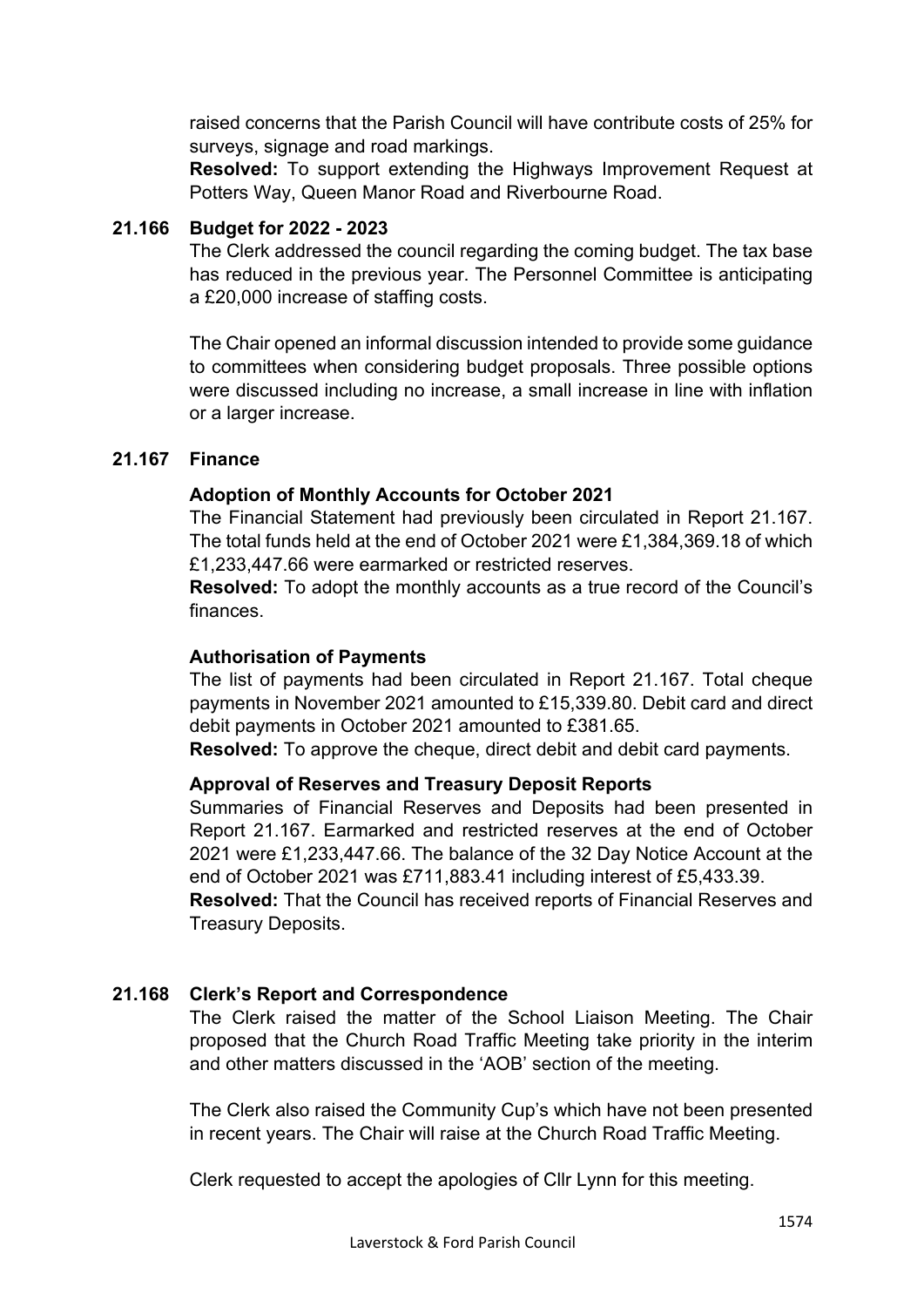**Resolved:** To accept the apologies of Cllr Lynn.

The Deputy Clerk informed the Council of the proposed Community Growing Space located on Liddell Gardens, Longhedge. A public meeting will be held on 27<sup>th</sup> November 2021. There have been a number of positive comments and three negative comments regarding the project.

# **21.169 Exempt Business – Exclusion of the Press and Public**

**Resolved:** To approve the exclusion of the Press and Public.

The meeting closed at 21.43pm.

NEXT MEETING The next meeting of the Council will be held at 7pm on Monday 20<sup>th</sup> December at River Bourne Community Farm.

# ANNEX ONE SCHEME OF DELEGATION PERSONNEL COMMITTEE

Standing committee with delegated authority for personnel matters not otherwise delegated to

the Clerk. The Personnel Committee's aim is to develop, maintain and implement personnel policies that facilitate the smooth, efficient and effective running of Parish business and make the Parish a great place to work.

Meets as required but not less than 2 times a year.

• Chair – Appointed by the Council at the Annual Parish Council Meeting not being a chair of

any other committee

- Members- Chair of the Council
- Two other council members
- Administration- Parish Clerk
- 3.1 Forms a panel for any recruitment of the Parish Clerk.
- 3.2 Conducting the Parish Clerk's annual performance appraisal. (minimum of 3 members)
- 3.3 Receives reports from the Clerk on staff appraisals.
- 3.4 Holds meetings as required with the Parish Clerk to discuss any issues or concerns and report to the Parish Council.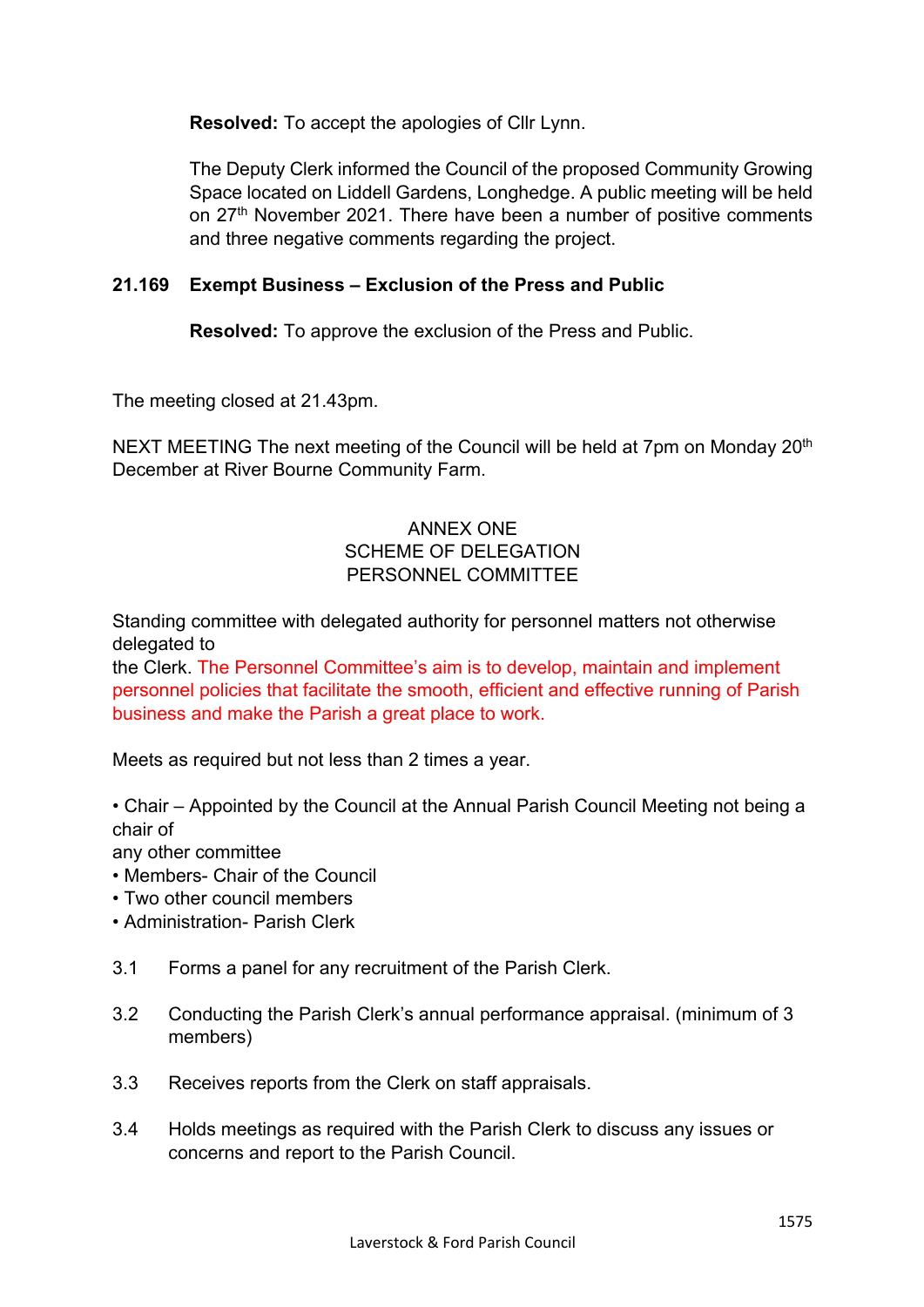- 3.5 Consider any grievances raised by the Parish Clerk.
- 3.6 To appoint, if necessary, a suitably qualified professional to conduct the investigations and/or hearing in the event that disciplinary action needs to be taken against the Parish Clerk.
- 3.7 Considers appeals in staff grievance and disciplinary matters following action by the Clerk.
- 3.8 Authority to dismiss staff failing to satisfactorily complete a probation period.
- 3.9 To settle disciplinary matters in accordance with the agreed Disciplinary Policy.
- 3.10 To receive any grievances against the Parish Clerk.
- 3.11 To authorise, if necessary, an independent professional to conduct any investigations as a result of a grievance or appeal.
- 3.12 To authorise commencement of any action or appeal before an industrial tribunal or in any court.
- 3.13 Consider any other matters delegated to it by the Parish Council
- 3.14 Oversee the development and implementation of employment policies subject to approval by the full council
- 3.15 Submits Minutes/Reports to the Full Council

## Parish Appraisal Policy

- 1. Parish Employees will take part in an annual appraisal process using the Appraisal Form at Appendix/Link?. The Parish Clerk is the Line Manager for all other employees and 3 members of the Personnel Committee will act as the Line Manager for the Parish Clerk on behalf of the Parish Council.
- 2. The normal reporting year runs from start of January or the date of recruitment to the end of December or the date of leaving. Where the employee's performance is less than Expected or unsatisfactory the Reporting Period can be reduced to six months or 3 months and additional reviews added at the discretion of the Personnel Committee.
- 3. The reporting process: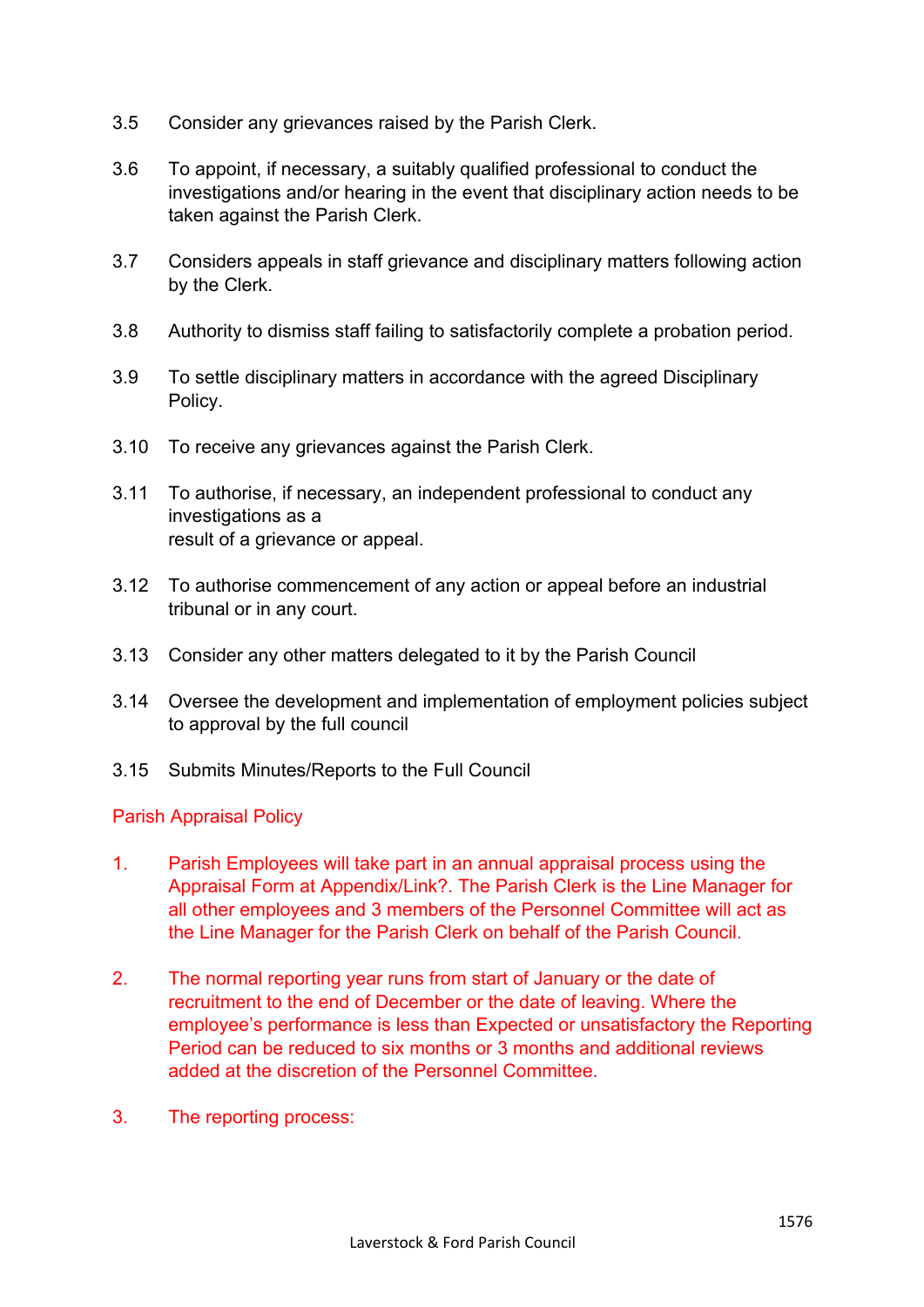- a. The Employee completes Section 1, and together with their Line Manager agree the employee Objectives in Section 2, by the end of January or within a month of starting work.
- b. The Employee and their Line Manager review performance at the Mid-Year point, normally no sooner than May and no later August.
- c. At the end of the Reporting Period, the Employee completes their element of Section 2.
- d. The Line Manager and employee then discuss the appraisal and the Line Manager completes Section 2, 3 and 4 and when complete the form is signed by both the Line Manager and the employee, with each keeping a copy.